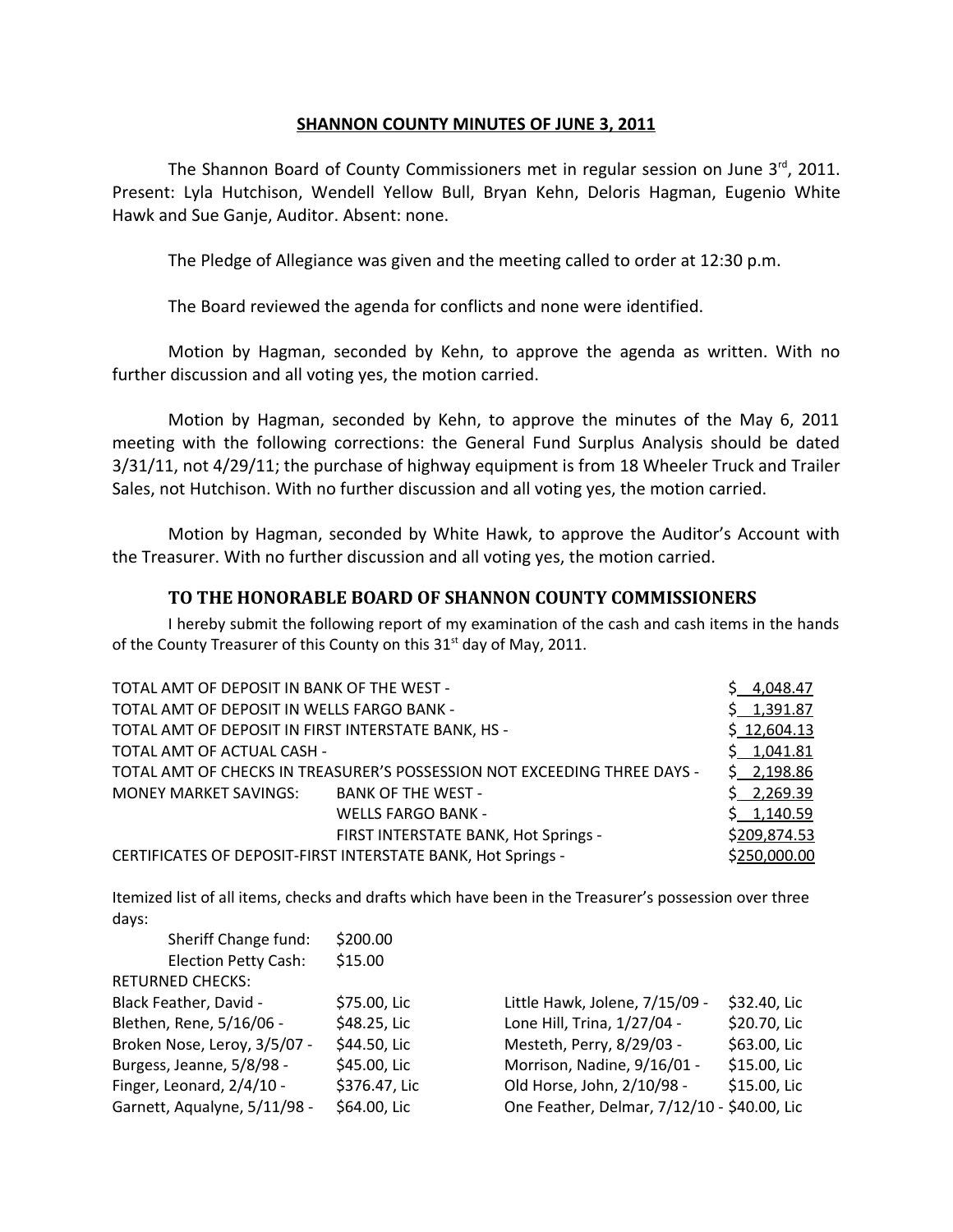| Goings, Tanya L., 4/6/99 - | \$71.00, Lic |
|----------------------------|--------------|
| Graham, Julie R, 4/25/11 - | \$32.40, Lic |
| Janis, Jennifer - Lic      | \$90.50, Lic |

Parton, Joy, 8/15/06 - \$32.00, Lic Pourier, Joel, 10/11/96 - \$349.00, Lic Red Cloud, John - \$45.90, Lic Ross, William, 9/15/11 - \$53.00, Lic

**TOTAL - \$486,297.77**

DATED this  $31<sup>st</sup>$  day of May, 2011 /S/Sue Ganje, Auditor SUE GANJE, COUNTY AUDITOR OF SHANNON COUNTY THE ABOVE BALANCE REFLECTS COUNTY MONIES, MONIES HELD IN TRUST, AND MONIES COLLECTED FOR AND TO BE REMITTED TO OTHER ENTITIES: SCHOOLS, TOWNS AND STATE.

Inventory items were presented to surplus. Motion by Hagman, seconded by Kehn, to surplus as junk the following items: from Elections, an LG cell phone; from the Sheriff, two Motorola cell phones. With no further discussion and all voting yes, the motion carried.

Archie Hopkins, Veterans Services Officer, presented monthly reports for April and May and requested Board approval of a yearly maintenance fee for VetraSpec, a software program for VSO officers. Motion by Yellow Bull, seconded by White Hawk, to approve \$399.00 per year for the purchase and maintenance of VetraSpec software, also approved the purchase of a scanner, fax and printer. With no further discussion and all voting yes, the motion carried.

Commissioner Kehn discussed levied county fire taxes and when funds are dispersed. Yellow Bull noted progress with the Kyle Volunteer Fire Department. Hutchison confirmed that 2010 taxes, payable in 2011, will be dispersed to the Batesland Fire department and discussion on future distributions will be addressed during budget hearings. Kehn also asked about an abatement for the Batesland Fire Department, which will be brought to the next meeting.

Patrick Ginsbach, Deputy State's Attorney, met with the Board to discuss a legal claim submitted to the County and to provide background information on the Notice of Claim. Ginsbach's recommendation is for the Auditor to submit a claim to the County's insurance company.

Motion by Yellow Bull, seconded by White Hawk, to approve submission of the claim to the County's insurance carrier. With no further discussion and all voting yes, the motion carried.

Ginsbach also advised the Board on a medical claim against the County. Motion by Yellow Bull, seconded by White Hawk, to deny the claim of Sanford Medical Center, Medical #2011-1, JFLB, as the individual is not a resident of the County, the patient is a member of a Native American Tribe and is eligible for services through Indian Health Services, and that the medical provider failed to exhaust the IHS denial appeal process. With no further discussion and all voting yes, the motion carried.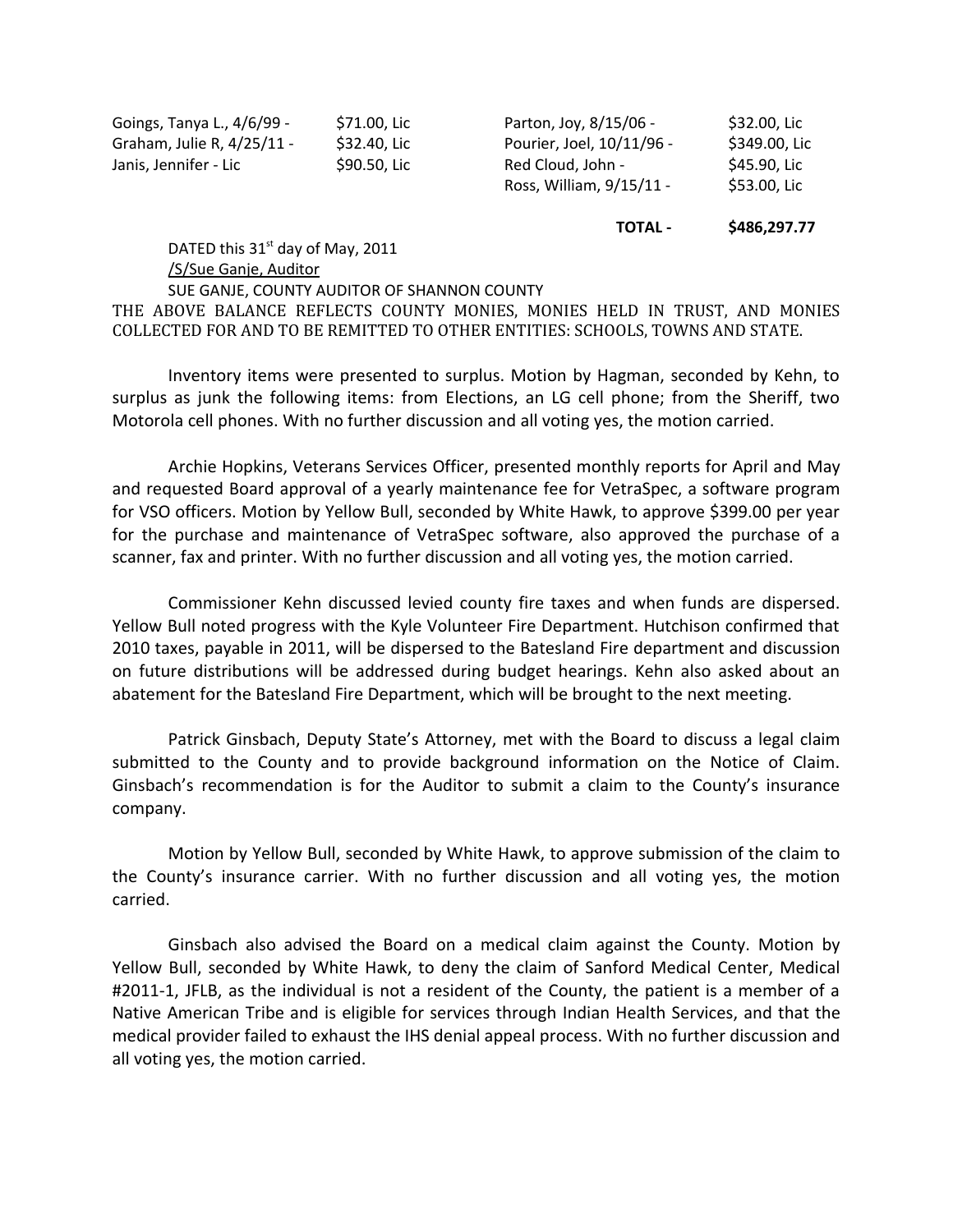Sheriff Jim Daggett presented his monthly report to the Board and informed them of the need for a flag on a culvert on Hagman Road.

Motion by Yellow Bull, seconded by Hagman, to approve the following bills as presented. With no further discussion and all voting yes, the motion carried.

| <b>GENERAL FUND</b>            |                              |            |
|--------------------------------|------------------------------|------------|
| <b>COMMISSIONERS</b>           | <b>MAY SALARIES</b>          | \$617.97   |
| <b>AUDITOR'S OFFICE</b>        | <b>MAY SALARIES</b>          | \$2,603.63 |
| <b>TREASURER'S OFFICE</b>      | <b>MAY SALARIES</b>          | \$2,597.93 |
| <b>STATE'S ATTORNEY OFFICE</b> | <b>MAY SALARIES</b>          | \$1,104.37 |
| DIRECTOR OF EQUALIZATION       | <b>MAY SALARIES</b>          | \$1,382.29 |
| <b>REGISTER OF DEEDS</b>       | <b>MAY SALARIES</b>          | \$1,562.95 |
| <b>VETERANS SERVICES</b>       | <b>MAY SALARIES</b>          | \$794.16   |
| <b>SHERIFF'S OFFICE</b>        | <b>MAY SALARIES</b>          | \$2,336.73 |
| WEED DEPT.                     | <b>MAY SALARIES</b>          | \$410.42   |
| <b>CORONER</b>                 | <b>MAY SALARIES</b>          | \$226.44   |
| <b>ALLTEL</b>                  | <b>TELEPHONE</b>             | \$143.17   |
| AT&T                           | <b>TELEPHONE</b>             | \$18.39    |
| <b>BINGHAM, JAMES L</b>        | <b>CAAF</b>                  | \$164.00   |
| <b>CENTURY BUSINESS</b>        | <b>COPIER</b>                | \$17.95    |
| DAGGETT, JIM                   | JUNE BLUE CROSS PREM         | \$437.62   |
| <b>FARMERS CO-OP</b>           | <b>SUPPLY</b>                | \$223.69   |
| FARRELL, FARRELL               | <b>MAY STATE'S ATY CONTR</b> | \$1,666.67 |
| <b>CARDMEMBER SERVICE</b>      | <b>MISC</b>                  | \$3,324.63 |
| <b>GOLDEN WEST</b>             | <b>TELEPHONE</b>             | \$501.93   |
| <b>GOLDEN WEST</b>             | <b>TELEPHONE</b>             | \$408.57   |
| HAGMAN, DELORIS                | <b>TRAVEL</b>                | \$35.52    |
| HOPKINS, ARCHIE                | <b>TRAVEL</b>                | \$264.92   |
| KEHN, BRYAN                    | <b>TRAVEL</b>                | \$66.60    |
| KENNEDY, PIER & KNOFF LLP      | MI                           | \$118.80   |
| LINDA KLUENDER                 | <b>DOM ABUSE GRANT</b>       | \$141.25   |
| <b>LAKOTA COUNTRY TIMES</b>    | <b>PUBLISHING</b>            | \$216.30   |
| <b>LEWIS &amp; CLARK BHS</b>   | MI                           | \$248.00   |
| THE LODGE AT DEADWOOD          | <b>TRAVEL</b>                | \$52.46    |
| MARTINEZ, AUDREY L             | <b>TRAVEL</b>                | \$42.92    |
| PENNINGTON COUNTY AUDITOR      | MI                           | \$54.00    |
| PENNINGTON CO STATE'S ATTY     | MI                           | \$200.00   |
| <b>QUILL CORPORATION</b>       | <b>SUPPLY</b>                | \$106.11   |
| <b>SHANNON COUNTY SHERIFF</b>  | PETTY CASH                   | \$67.48    |
| SOUTH DAKOTA RETIREMENT        | <b>MAY RETIREMENT</b>        | \$1,817.62 |
| <b>STATE TREASURER</b>         | MI                           | \$180.00   |
| STEPHENS, MATTHEW              | <b>CAAF</b>                  | \$500.00   |
| TIMMINS, KATHY                 | <b>TRAVEL</b>                | \$33.00    |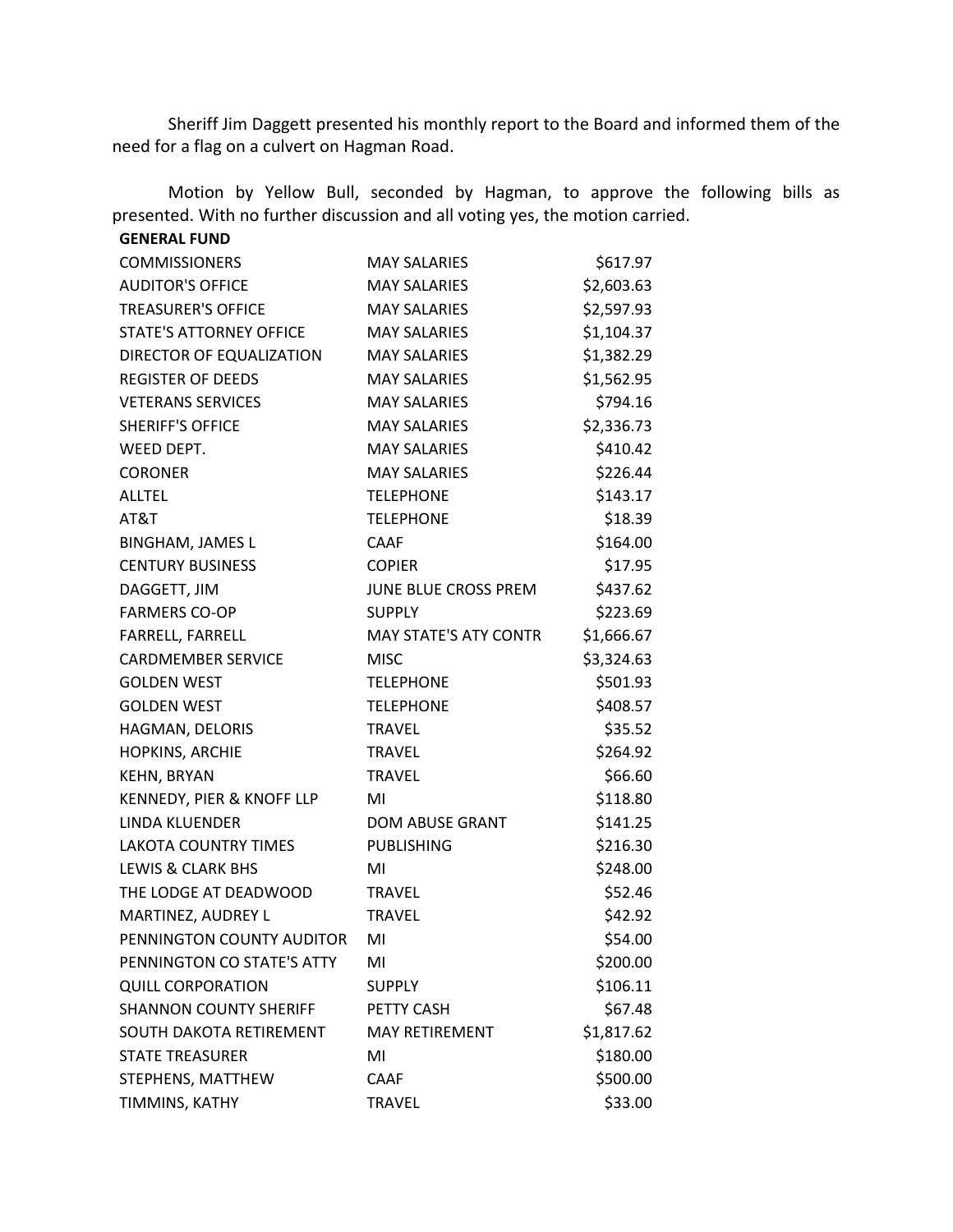| <b>THOMSEN REUTERS</b>           | <b>SUPPLY</b>             | \$114.00    |
|----------------------------------|---------------------------|-------------|
| UNCLE MILT'S ALIGNMENT           | <b>CAR MAINT</b>          | \$30.00     |
| <b>US POSTAL SERVICE</b>         | <b>POSTAGE</b>            | \$217.81    |
| <b>VERIZON WIRELESS</b>          | <b>PHONE</b>              | \$31.89     |
| WARNE CHEMICAL & EQUIP.CO        | <b>SUPPLY</b>             | \$101.17    |
| <b>WELLS FARGO BANK</b>          | MAY/W/H/SS/MDCR TAX       | \$2,551.55  |
| <b>SHARI WINSLOW</b>             | <b>DOM ABUSE GRANT</b>    | \$141.25    |
| WINTER, PAUL                     | <b>CAAF</b>               | \$17.59     |
| WHITE HAWK, EUGENIO              | <b>TRAVEL</b>             | \$69.56     |
| YANKTON COUNTY SHERIFF           | MI                        | \$25.00     |
| YELLOW BULL, WENDELL             | <b>TRAVEL</b>             | \$47.36     |
| HUTCHISON, LYLA                  | <b>TRAVEL</b>             | \$59.20     |
|                                  | <b>GENERAL FUND TOTAL</b> | \$28,094.87 |
| <b>ROAD &amp; BRIDGE</b>         |                           |             |
| <b>ROAD &amp; BRIDGE</b>         | <b>MAY SALARIES</b>       | \$8,063.23  |
| & ADDITIONAL OVERTIME FOR        |                           |             |
| DAVID WHITE FACE                 |                           | \$9.00      |
| <b>LEON ZIMBELMAN</b>            |                           | \$9.00      |
| A & B WELDING                    | <b>REPAIR</b>             | \$37.20     |
| <b>ALLTEL</b>                    | <b>TELEPHONE</b>          | \$98.85     |
| <b>BLUE CROSS/BLUE SHIELD</b>    | JUNE BLUE CROSS PREM      | \$1,583.76  |
| <b>DODGE TOWN INC</b>            | <b>VEH MAINT</b>          | \$591.90    |
| <b>CARDMEMBER SERVICE</b>        | <b>MISC</b>               | \$135.06    |
| <b>GENERAL STORE</b>             | <b>SUPPLY</b>             | \$235.36    |
| <b>GOLDEN WEST</b>               | <b>TELEPHONE</b>          | \$5.45      |
| <b>GOLDEN WEST</b>               | <b>TELEPHONE</b>          | \$0.35      |
| <b>GOLDEN WEST TECHNOLOGIES</b>  | SUPPLY;SERVICE            | \$733.92    |
| <b>GREAT PLAINS COMMUNICATIO</b> | <b>TELEPHONE</b>          | \$159.99    |
| <b>GRIMM'S PUMP SERVICE</b>      | <b>REPAIR</b>             | \$257.13    |
| <b>HUSKER AUTO PARTS</b>         | <b>REPAIR</b>             | \$825.44    |
| <b>LAKOTA COUNTRY TIMES</b>      | <b>PUBLISHING</b>         | \$112.00    |
| <b>MCI COMM SERVICE</b>          | <b>TELEPHONE</b>          | \$45.90     |
| <b>MENARDS</b>                   | <b>SUPPLY</b>             | \$278.86    |
| NEBRASKA CHILD SUPPORT           | <b>CHILD SUPPORT</b>      | \$245.00    |
| <b>QUILL CORPORATION</b>         | <b>SUPPLY</b>             | \$45.52     |
| SD DEPT OF SOCIAL SERVICE        | <b>CHILD SUPPORT</b>      | \$200.00    |
| <b>SIOUX NATION SHOPPING CTR</b> | <b>SUPPLY</b>             | \$110.42    |
| SOUTH DAKOTA RETIREMENT          | <b>MAY RETIREMENT</b>     | \$1,171.56  |
| <b>TRUE VALUE</b>                | <b>REPAIR</b>             | \$79.93     |
| VALLETTE, DAVID R                | <b>SUPPLY</b>             | \$17.15     |
| <b>WELLS FARGO BANK</b>          | MAY/W/H/SS/MDCR TAX       | \$2,456.51  |
| <b>WESTCO</b>                    | FUEL; PROPANE             | \$7,450.50  |